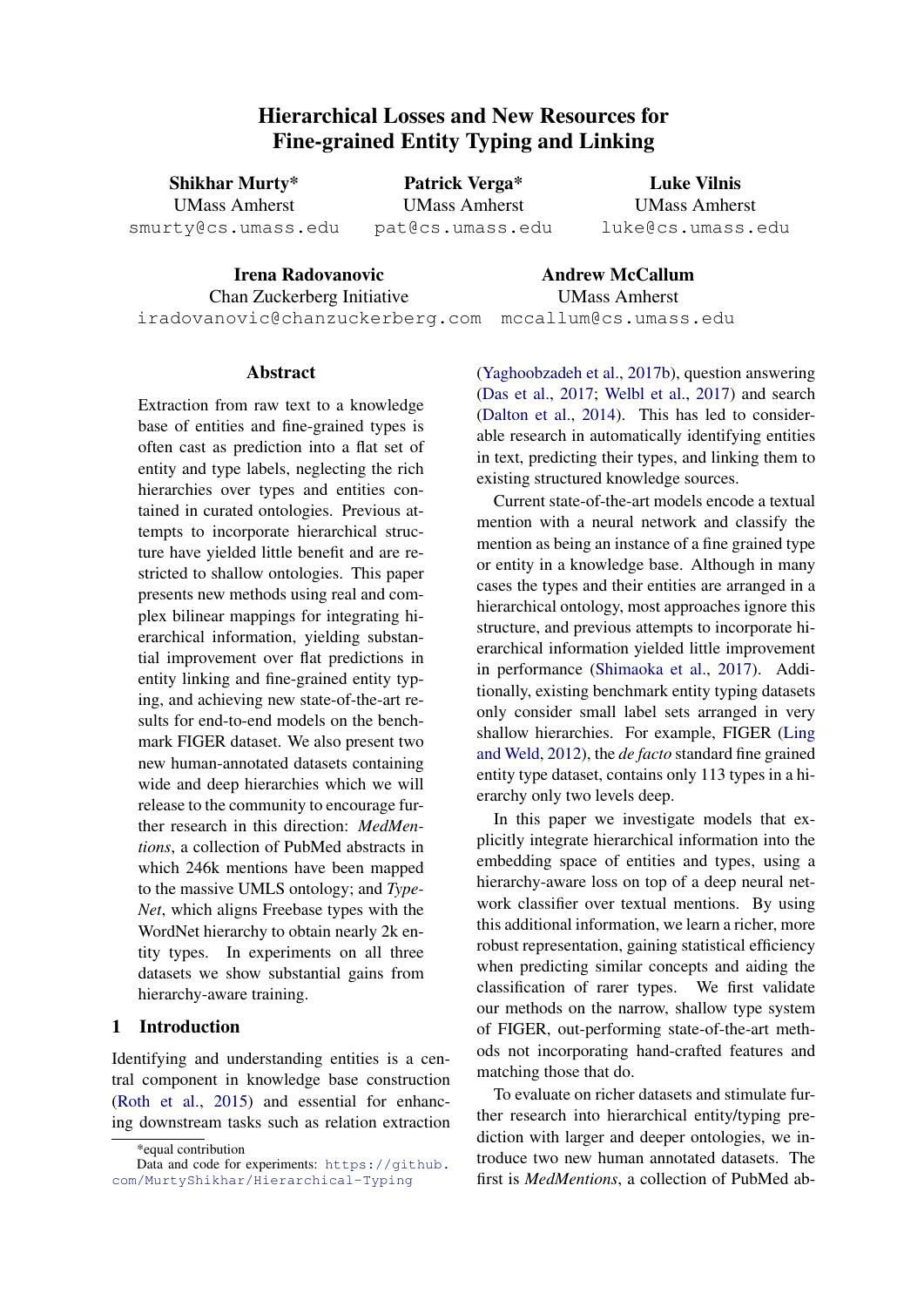stracts in which 246k concept mentions have been annotated with links to the Unified Medical Language System (UMLS) ontology [\(Bodenreider,](#page-8-2) [2004\)](#page-8-2), an order of magnitude more annotations than comparable datasets. UMLS contains over 3.5 million concepts in a hierarchy having average depth 14.4. Interestingly, UMLS does not distinguish between types and entities (an approach we heartily endorse), and the technical details of linking to such a massive ontology lead us to refer to our MedMentions experiments as entity linking. Second, we present *TypeNet*, a curated mapping from the Freebase type system into the WordNet hierarchy. TypeNet contains over 1900 types with an average depth of 7.8.

In experimental results, we show improvements with a hierarchically-aware training loss on each of the three datasets. In entity-linking MedMentions to UMLS, we observe a 6% relative increase in accuracy over the base model. In experiments on entity-typing from Wikipedia into TypeNet, we show that incorporating the hierarchy of types and including a hierarchical loss provides a dramatic 29% relative increase in MAP. Our models even provide benefits for shallow hierarchies allowing us to match the state-of-art results of [Shimaoka](#page-10-2) [et al.](#page-10-2) [\(2017\)](#page-10-2) on the FIGER (GOLD) dataset without requiring hand-crafted features.

We will publicly release the TypeNet and Med-Mentions datasets to the community to encourage further research in truly fine-grained, hierarchical entity-typing and linking.

### 2 New Corpora and Ontologies

#### <span id="page-1-2"></span>2.1 MedMentions

Over the years researchers have constructed many large knowledge bases in the biomedical domain [\(Apweiler et al.,](#page-8-3) [2004;](#page-8-3) [Davis et al.,](#page-9-1) [2008;](#page-9-1) [Chatr](#page-8-4)[aryamontri et al.,](#page-8-4) [2017\)](#page-8-4). Many of these knowledge bases are specific to a particular sub-domain encompassing a few particular types such as genes and diseases (Piñero et al., [2017\)](#page-10-3).

UMLS [\(Bodenreider,](#page-8-2) [2004\)](#page-8-2) is particularly comprehensive, containing over 3.5 million concepts (UMLS does not distinguish between entities and types) defining their relationships and a curated hierarchical ontology. For example *LETM1 Protein* IS-A *Calcium Binding Protein* IS-A *Binding Protein* IS-A *Protein* IS-A *Genome Encoded Entity*. This fact makes UMLS particularly well suited for methods explicitly exploiting hierarchical structure.

Accurately linking textual biological entity mentions to an existing knowledge base is extremely important but few richly annotated resources are available. Even when resources do exist, they often contain no more than a few thousand annotated entity mentions which is insufficient for training state-of-the-art neural network entity linkers. State-of-the-art methods must instead rely on string matching between entity mentions and canonical entity names [\(Leaman et al.,](#page-9-2) [2013;](#page-9-2) [Wei et al.,](#page-10-4) [2015;](#page-10-4) [Leaman and Lu,](#page-9-3) [2016\)](#page-9-3). To address this, we constructed MedMentions, a new, large dataset identifying and linking entity mentions in PubMed abstracts to specific UMLS concepts. Professional annotators exhaustively annotated UMLS entity mentions from 3704 PubMed abstracts, resulting in 246,000 linked mention spans. The average depth in the hierarchy of a concept from our annotated set is 14.4 and the maximum depth is 43.

MedMentions contains an order of magnitude more annotations than similar biological entity linking PubMed datasets (Doğan et al., [2014;](#page-9-4) [Wei](#page-10-4) [et al.,](#page-10-4) [2015;](#page-10-4) [Li et al.,](#page-9-5) [2016\)](#page-9-5). Additionally, these datasets contain annotations for only one or two entity types (genes or chemicals and disease etc.). MedMentions instead contains annotations for a wide diversity of entities linking to UMLS. Statistics for several other datasets are in Table [1](#page-1-0) and further statistics are in [2.](#page-1-1)

| Dataset                 | mentions | unique entities |
|-------------------------|----------|-----------------|
| MedMentions             | 246,144  | 25,507          |
| <b>BCV-CDR</b>          | 28.797   | 2.356           |
| <b>NCBI</b> Disease     | 6.892    | 753             |
| <b>BCII-GN</b> Train    | 6,252    | 1.411           |
| <b>NLM Citation GIA</b> | 1.205    | 310             |

<span id="page-1-0"></span>Table 1: Statistics from various biological entity linking data sets from scientific articles. NCBI Disease (Doğan et al., [2014\)](#page-9-4) focuses exclusively on disease entities. BCV-CDR [\(Li et al.,](#page-9-5) [2016\)](#page-9-5) contains both chemicals and diseases. BCII-GN and NLM [\(Wei et al.,](#page-10-4) [2015\)](#page-10-4) both contain genes.

| Statistic  | Train   | Dev    | <b>Test</b> |
|------------|---------|--------|-------------|
| #Abstracts | 2.964   | 370    | 370         |
| #Sentences | 28,457  | 3.497  | 3.268       |
| #Mentions  | 199.977 | 24.026 | 22.141      |
| #Entities  | 22.416  | 5.934  | 5,521       |

<span id="page-1-1"></span>Table 2: MedMentions statistics.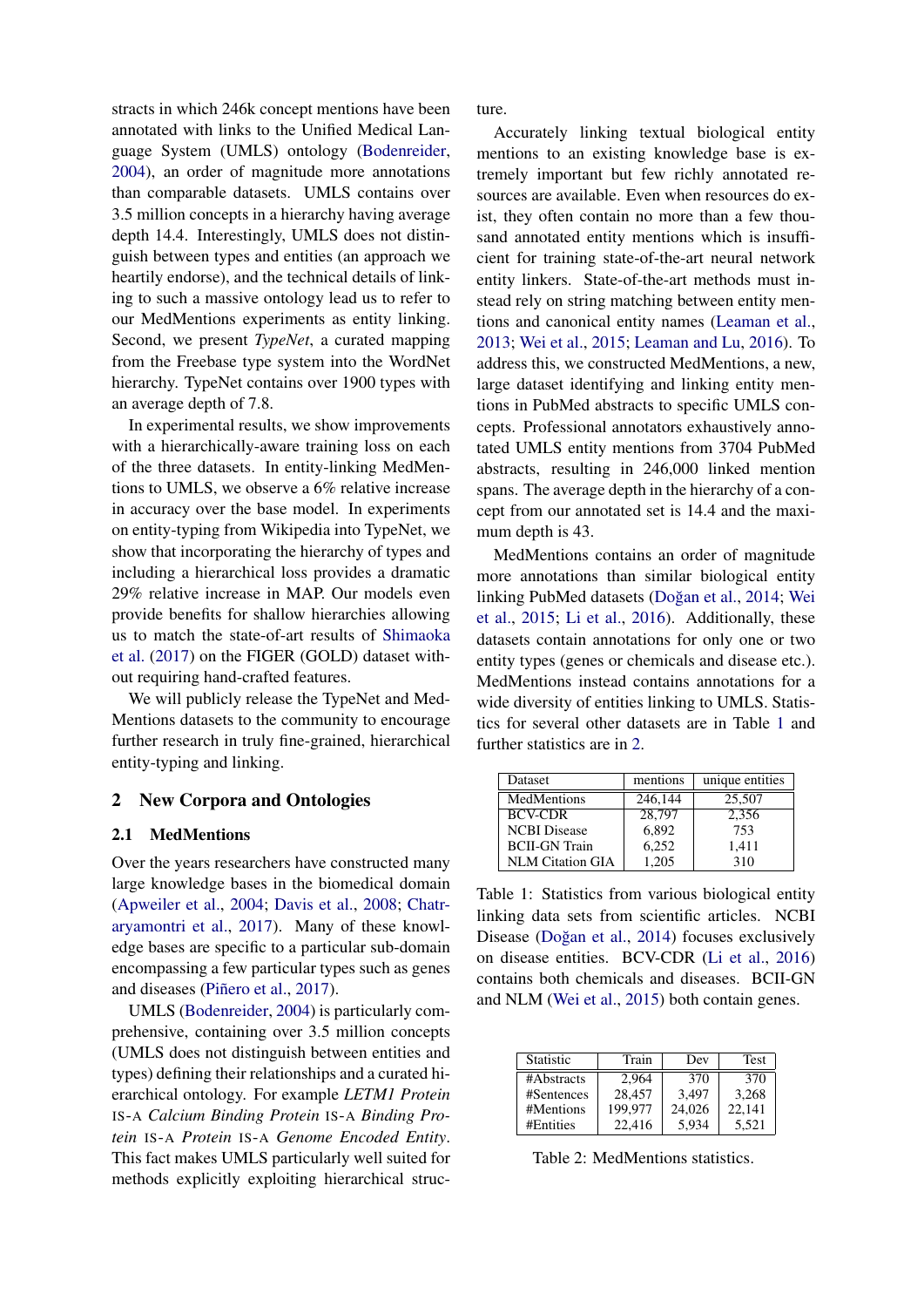### 2.2 TypeNet

TypeNet is a new dataset of hierarchical entity types for extremely fine-grained entity typing. TypeNet was created by manually aligning Freebase types [\(Bollacker et al.,](#page-8-5) [2008\)](#page-8-5) to noun synsets from the WordNet hierarchy [\(Fellbaum,](#page-9-6) [1998\)](#page-9-6), naturally producing a hierarchical type set.

To construct TypeNet, we first consider all Freebase types that were linked to more than 20 entities. This is done to eliminate types that are either very specific or very rare. We also remove all Freebase API types, e.g. the [/freebase, /dataworld, /schema, /atom, /scheme, and /topics] domains.

For each remaining Freebase type, we generate a list of candidate WordNet synsets through a substring match. An expert annotator then attempted to map the Freebase type to one or more synsets in the candidate list with a *parent-of*, *child-of* or *equivalence* link by comparing the definitions of each synset with example entities of the Freebase type. If no match was found, the annotator manually formulated queries for the online WordNet API until an appropriate synset was found. See Table [9](#page-12-0) for an example annotation.

Two expert annotators independently aligned each Freebase type before meeting to resolve any conflicts. The annotators were conservative with assigning equivalence links resulting in a greater number of *child-of* links. The final dataset contained 13 *parent-of*, 727 *child-of*, and 380 *equivalence* links. Note that some Freebase types have multiple *child-of* links to WordNet, making Type-Net, like WordNet, a directed acyclic graph. We then took the union of each of our annotated Freebase types, the synset that they linked to, and any ancestors of that synset.

| Typeset               | Count | Depth | Gold KB links |
|-----------------------|-------|-------|---------------|
| CoNLL-YAGO            |       |       | Yes           |
| OntoNotes 5.0         | 19    |       | No            |
| Gillick et al. (2014) | 88    | 3     | Yes           |
| Figer                 | 112   | 2     | Yes           |
| Hyena                 | 505   | 9     | No            |
| Freebase              | 2k    | 2     | Yes           |
| WordNet               | 16k   | 14    | No            |
| TypeNet*              | 1,941 | 14    | Yes           |

Table 3: Statistics from various type sets. Type-Net is the largest type hierarchy with a gold mapping to KB entities. \*The entire WordNet could be added to TypeNet increasing the total size to 17k types.

We also added an additional set of 614 *FB*  $\rightarrow$  *FB* links [4.](#page-2-0) This was done by computing conditional probabilities of Freebase types given other Freebase types from a collection of 5 million randomly chosen Freebase entities. The conditional probability  $P(t_2 | t_1)$  of a Freebase type  $t_2$  given another Freebase type  $t_1$  was calculated as  $\frac{\#(t_1,t_2)}{\#t_1}$  $\frac{(t_1,t_2)}{#t_1}$ . Links with a conditional probability less than or equal to 0.7 were discarded. The remaining links were manually verified by an expert annotator and valid links were added to the final dataset, preserving acyclicity.

| Freebase Types          | 1081 |
|-------------------------|------|
| <b>WordNet Synsets</b>  | 860  |
| child-of links          | 727  |
| equivalence links       | 380  |
| parent-of links         | 13   |
| Freebase-Freebase links | 614  |

<span id="page-2-0"></span>Table 4: Stats for the final TypeNet dataset. childof, parent-of, and equivalence links are from Freebase types  $\rightarrow$  WordNet synsets.

# 3 Model

#### 3.1 Background: Entity Typing and Linking

We define a textual mention  $m$  as a sentence with an identified entity. The goal is then to classify  $m$ with one or more labels. For example, we could take the sentence m = "*Barack Obama is the President of the United States.*" with the identified entity string Barack Obama. In the task of *entity linking*, we want to map m to a specific entity in a knowledge base such as "m/02mjmr" in Freebase. In *mention-level typing*, we label m with one or more types from our type system  $T$  such as  $t^m$  = {president, leader, politician} [\(Ling and](#page-9-0) [Weld,](#page-9-0) [2012;](#page-9-0) [Gillick et al.,](#page-9-7) [2014;](#page-9-7) [Shimaoka et al.,](#page-10-2) [2017\)](#page-10-2). In *entity-level typing*, we instead consider a bag of mentions  $B_e$  which are all linked to the same entity. We label  $B_e$  with  $t^e$ , the set of all types expressed in all  $m \in B_e$  [\(Yao et al.,](#page-11-1) [2013;](#page-11-1) [Neelakantan and Chang,](#page-9-8) [2015;](#page-9-8) [Verga et al.,](#page-10-5) [2017;](#page-10-5) [Yaghoobzadeh et al.,](#page-10-6) [2017a\)](#page-10-6).

#### <span id="page-2-1"></span>3.2 Mention Encoder

Our model converts each mention  $m$  to a  $d$  dimensional vector. This vector is used to classify the type or entity of the mention. The basic model depicted in Figure [1](#page-3-0) concatenates the averaged word embeddings of the mention string with the output of a convolutional neural network (CNN). The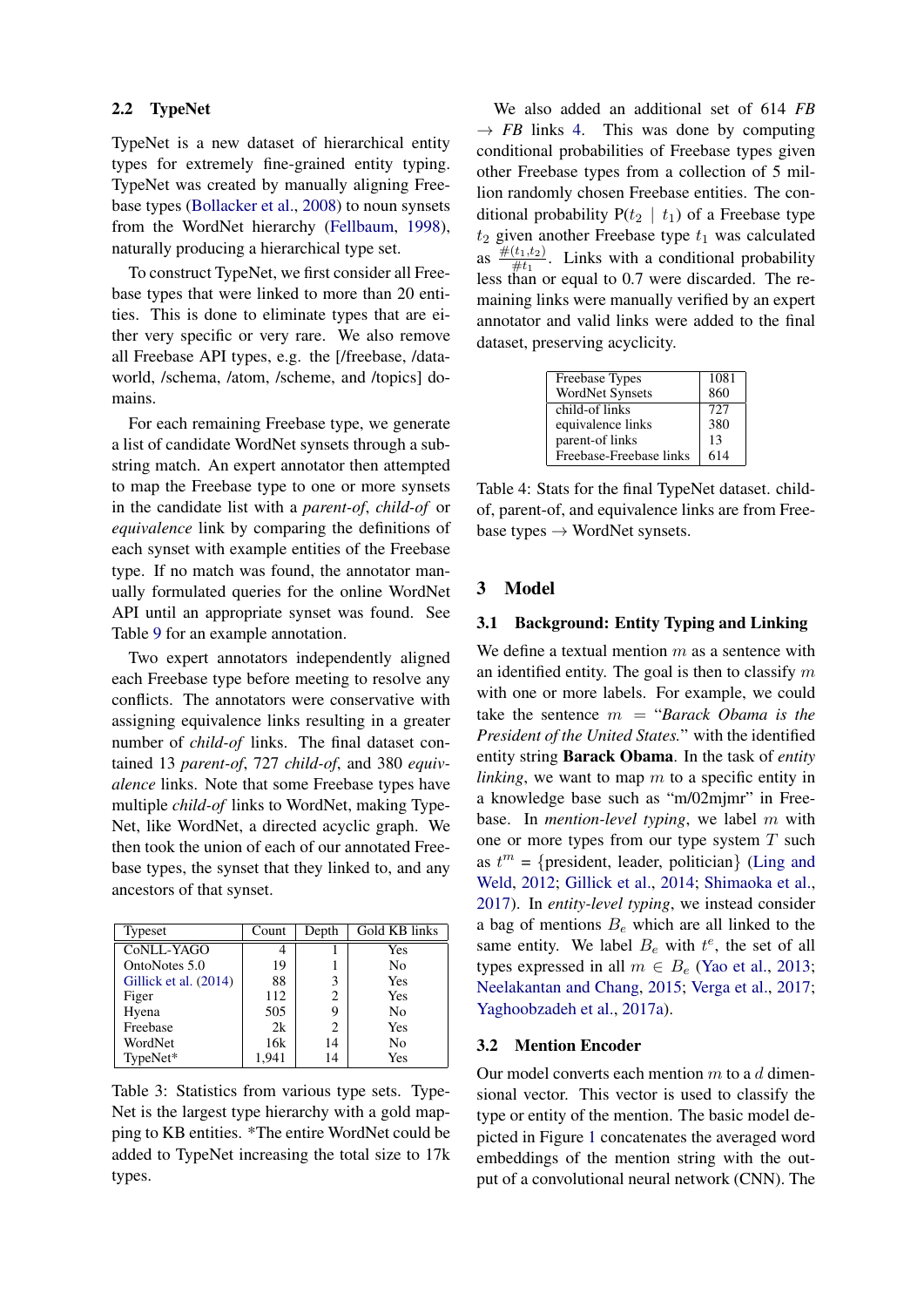

<span id="page-3-0"></span>Figure 1: Sentence encoder for all our models. The input to the CNN consists of the concatenation of position embeddings with word embeddings. The output of the CNN is concatenated with the mean of mention surface form embeddings, and then passed through a 2 layer MLP.

word embeddings of the mention string capture global, context independent semantics while the CNN encodes a context dependent representation.

#### 3.2.1 Token Representation

Each sentence is made up of s tokens which are mapped to  $d_w$  dimensional word embeddings. Because sentences may contain mentions of more than one entity, we explicitly encode a distinguished mention in the text using position embeddings which have been shown to be useful in state of the art relation extraction models [\(dos Santos](#page-10-7) [et al.,](#page-10-7) [2015;](#page-10-7) [Lin et al.,](#page-9-9) [2016\)](#page-9-9) and machine translation [\(Vaswani et al.,](#page-10-8) [2017\)](#page-10-8). Each word embedding is concatenated with a  $d_p$  dimensional learned position embedding encoding the token's relative distance to the target entity. Each token within the distinguished mention span has position 0, tokens to the left have a negative distance from  $[-s, 0)$ , and tokens to the right of the mention span have a positive distance from  $(0, s]$ . We denote the final sequence of token representations as M.

#### 3.2.2 Sentence Representation

The embedded sequence  $M$  is then fed into our context encoder. Our context encoder is a single layer CNN followed by a tanh non-linearity to produce C. The outputs are max pooled across

time to get a final context embedding,  $m_{\text{CNN}}$ .

$$
c_i = \tanh(b + \sum_{j=0}^{w} W[j]M[i - \lfloor \frac{w}{2} \rfloor + j])
$$

$$
m_{\text{CNN}} = \max_{0 \le i \le n - w + 1} c_i
$$

Each  $W[j] \in \mathbb{R}^{d \times d}$  is a CNN filter, the bias  $b \in$  $\mathbb{R}^d$ ,  $M[i] \in \mathbb{R}^d$  is a token representation, and the max is taken pointwise. In all of our experiments we set  $w = 5$ .

In addition to the contextually encoded mention, we create a global mention encoding,  $m<sub>G</sub>$ , by averaging the word embeddings of the tokens within the mention span.

The final mention representation  $m_F$  is constructed by concatenating  $m_{\text{CNN}}$  and  $m_{\text{G}}$  and applying a two layer feed-forward network with tanh non-linearity (see Figure [1\)](#page-3-0):

$$
m_{\rm F} = W_2 \tanh(W_1 \begin{bmatrix} m_{\rm SFM} \\ m_{\rm CNN} \end{bmatrix} + b_1) + b_2
$$

#### 4 Training

#### <span id="page-3-1"></span>4.1 Mention-Level Typing

Mention level entity typing is treated as multilabel prediction. Given the sentence vector  $m_F$ , we compute a score for each type in typeset  $T$  as:

$$
y_j = \mathbf{t_j}^\top m_\mathrm{F}
$$

where  $t_j$  is the embedding for the j<sup>th</sup> type in T and  $y_j$  is its corresponding score. The mention is labeled with  $t^m$ , a binary vector of all types where  $t_j^m = 1$  if the j<sup>th</sup> type is in the set of gold types for  $m$  and 0 otherwise. We optimize a multi-label binary cross entropy objective:

$$
\mathcal{L}_{\text{type}}(m) = -\sum_{j} t_j^m \log y_j + (1 - t_j^m) \log(1 - y_j)
$$

### <span id="page-3-2"></span>4.2 Entity-Level Typing

In the absence of mention-level annotations, we instead must rely on distant supervision [\(Mintz](#page-9-10) [et al.,](#page-9-10) [2009\)](#page-9-10) to noisily label all mentions of entity e with all types belonging to e. This procedure inevitably leads to noise as not all mentions of an entity express each of its known types. To alleviate this noise, we use multi-instance multi-label learning (MIML) [\(Surdeanu et al.,](#page-10-9) [2012\)](#page-10-9) which operates over *bags* rather than mentions. A bag of mentions  $B_e = \{m^1, m^2, \dots, m^n\}$  is the set of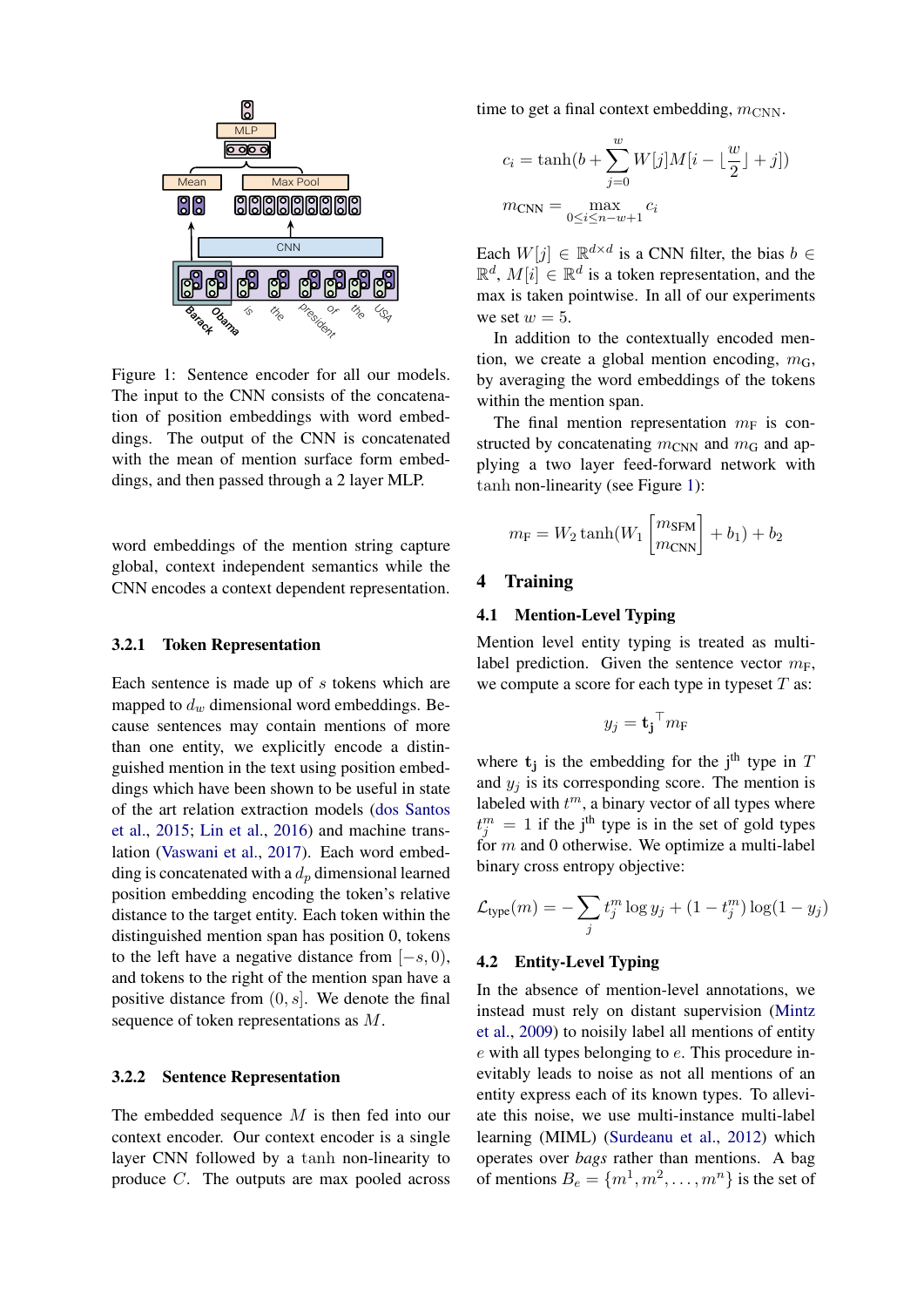all mentions belonging to entity e. The bag is labeled with  $t^e$ , a binary vector of all types where  $t_j^e = 1$  if the j<sup>th</sup> type is in the set of gold types for e and 0 otherwise.

For every entity, we subsample  $k$  mentions from its bag of mentions. Each mention is then encoded independently using the model described in Section [3.2](#page-2-1) resulting in a bag of vectors. Each of the k sentence vectors  $m_F^i$  is used to compute a score for each type in  $t^e$ :

$$
y^i_j = \mathbf{t_j}^\top m^i_{\mathrm{F}}
$$

where  $t_j$  is the embedding for the j<sup>th</sup> type in  $t^e$ and  $y^i$  is a vector of logits corresponding to the i<sup>th</sup> mention. The final bag predictions are obtained using element-wise LogSumExp pooling across the  $k$  logit vectors in the bag to produce entity level logits  $y$ :

$$
y=\log\sum_i\exp(y^i)
$$

We use these final bag level predictions to optimize a multi-label binary cross entropy objective:

$$
\mathcal{L}_{\text{type}}(B_e) = -\sum_j t_j^e \log y_j + (1 - t_j^e) \log(1 - y_j)
$$

## <span id="page-4-1"></span>4.3 Entity Linking

Entity linking is similar to mention-level entity typing with a single correct class per mention. Because the set of possible entities is in the millions, linking models typically integrate an alias table mapping entity mentions to a set of possible candidate entities. Given a large corpus of entity linked data, one can compute conditional probabilities from mention strings to entities [\(Spitkovsky](#page-10-10) [and Chang,](#page-10-10) [2012\)](#page-10-10). In many scenarios this data is unavailable. However, knowledge bases such as UMLS contain a canonical string name for each of its curated entities. State-of-the-art biological entity linking systems tend to operate on various string edit metrics between the entity mention string and the set of canonical entity strings in the existing structured knowledge base [\(Leaman et al.,](#page-9-2) [2013;](#page-9-2) [Wei et al.,](#page-10-4) [2015\)](#page-10-4).

For each mention in our dataset, we generate 100 candidate entities  $e_c = (e_1, e_2, \ldots, e_{100})$  each with an associated string similarity score csim. See Appendix [A.5.1](#page-12-1) for more details on candidate generation. We generate the sentence representation  $m_F$  using our encoder and compute a similarity score between  $m_F$  and the learned embedding

e of each of the candidate entities. This score and string cosine similarity csim are combined via a learned linear combination to generate our final score. The final prediction at test time  $\hat{e}$  is the maximally similar entity to the mention.

$$
\phi(m, e) = \alpha e^{\top} m_{\text{F}} + \beta \operatorname{csim}(m, e)
$$

$$
\hat{e} = \operatorname*{argmax}_{e \in e_c} \phi(m, e)
$$

We optimize this model by multinomial cross entropy over the set of candidate entities and correct entity e.

$$
\mathcal{L}_{\text{link}}(m, e_c) = -\phi(m, e) + \log \sum_{e' \in e_c} \exp \phi(m, e')
$$

# <span id="page-4-0"></span>5 Encoding Hierarchies

Both entity typing and entity linking treat the label space as prediction into a flat set. To explicitly incorporate the structure between types/entities into our training, we add an additional loss. We consider two methods for modeling the hierarchy of the embedding space: real and complex bilinear maps, which are two of the state-of-the-art knowledge graph embedding models.

### 5.1 Hierarchical Structure Models

Bilinear: Our standard bilinear model scores a hypernym link between  $(c_1, c_2)$  as:

$$
s(c_1, c_2) = c_1^\top A c_2
$$

where  $A \in \mathbb{R}^{d \times d}$  is a learned real-valued nondiagonal matrix and  $c_1$  is the child of  $c_2$  in the hierarchy. This model is equivalent to RESCAL [\(Nickel et al.,](#page-9-11) [2011\)](#page-9-11) with a single IS-A relation type. The type embeddings are the same whether used on the left or right side of the relation. We merge this with the base model by using the parameter A as an additional map before type/entity scoring.

Complex Bilinear: We also experiment with a complex bilinear map based on the ComplEx model [\(Trouillon et al.,](#page-10-11) [2016\)](#page-10-11), which was shown to have strong performance predicting the hypernym relation in WordNet, suggesting suitability for asymmetric, transitive relations such as those in our type hierarchy. ComplEx uses complex valued vectors for types, and diagonal complex matrices for relations, using Hermitian inner products (taking the complex conjugate of the second argument, equivalent to treating the right-hand-side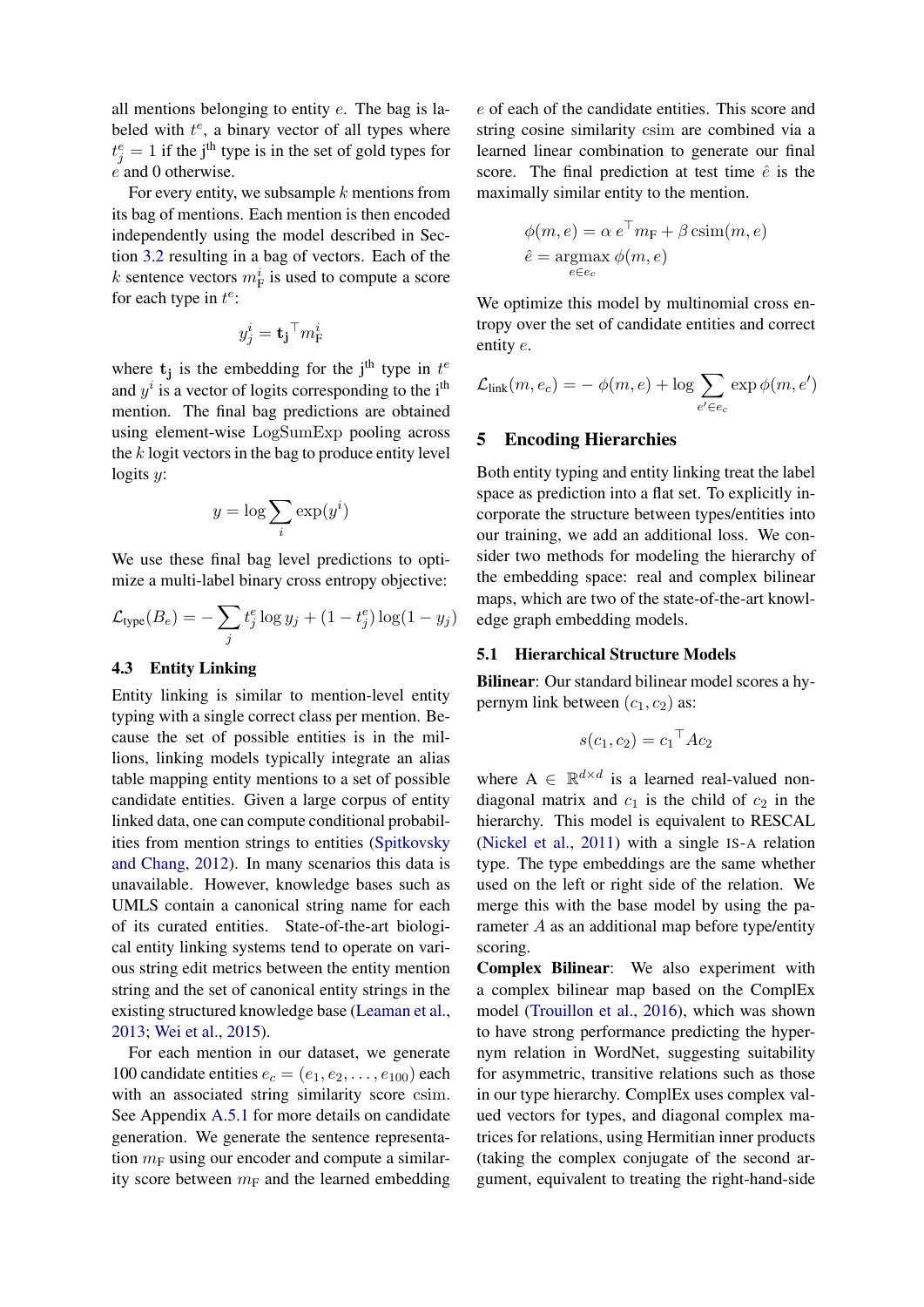type embedding to be the complex conjugate of the left hand side), and finally taking the real part of the score<sup>[1](#page-5-0)</sup>. The score of a hypernym link between  $(c_1, c_2)$  in the ComplEx model is defined as:

$$
s(c_1, c_2) = \text{Re}()
$$
  
= Re( $\sum_k c_{1k} r_k \overline{c}_{2k}$ )  
=  $\langle \text{Re}(c_1), \text{Re}(r_{\text{Is-A}}), \text{Re}(c_2) \rangle$   
+  $\langle \text{Re}(c_1), \text{Im}(r_{\text{Is-A}}), \text{Im}(c_2) \rangle$   
+  $\langle \text{Im}(c_1), \text{Re}(r_{\text{Is-A}}), \text{Im}(c_2) \rangle$   
-  $\langle \text{Im}(c_1), \text{Im}(r_{\text{Is-A}}), \text{Re}(c_2) \rangle$ 

where  $c_1$ ,  $c_2$  and  $r_{Is-A}$  are complex valued vectors representing  $c_1$ ,  $c_2$  and the IS-A relation respectively. Re $(z)$  represents the real component of z and  $Im(z)$  is the imaginary component. As noted in [Trouillon et al.](#page-10-11) [\(2016\)](#page-10-11), the above function is antisymmetric when  $r_{IS-A}$  is purely imaginary.

Since entity/type embeddings are complex vectors, in order to combine it with our base model, we also need to represent mentions with complex vectors for scoring. To do this, we pass the output of the mention encoder through two different affine transformations to generate a real and imaginary component:

$$
Re(m_F) = W_{\text{real}}m_F + b_{\text{real}}
$$

$$
\text{Im}(m_F) = W_{\text{img}}m_F + b_{\text{img}}
$$

where  $m_F$  is the output of the mention encoder, and  $W_{\text{real}}$ ,  $W_{\text{img}} \in \mathbb{R}^{d \times d}$  and  $b_{\text{real}}$ ,  $b_{\text{img}} \in \mathbb{R}^d$ .

### 5.2 Training with Hierarchies

Learning a hierarchy is analogous to learning embeddings for nodes of a knowledge graph with a single hypernym/IS-A relation. To train these embeddings, we sample  $(c_1, c_2)$  pairs, where each pair is a positive link in our hierarchy. For each positive link, we sample a set  $N$  of  $n$  negative links. We encourage the model to output high scores for positive links, and low scores for negative links via a binary cross entropy (BCE) loss:

$$
\mathcal{L}_{\text{struct}} = -\log \sigma(s(c_{1i}, c_{2i})) \n+ \sum_{N} \log(1 - \sigma(s(c_{1i}, c'_{2i}))) \n\mathcal{L} = \mathcal{L}_{\text{type/link}} + \gamma \mathcal{L}_{\text{struct}}
$$

where  $s(c_1, c_2)$  is the score of a link  $(c_1, c_2)$ , and  $\sigma(\cdot)$  is the logistic sigmoid. The weighting parameter  $\gamma$  is  $\in \{0.1, 0.5, 0.8, 1, 2.0, 4.0\}$ . The final loss function that we optimize is  $\mathcal{L}$ .

#### 6 Experiments

We perform three sets of experiments: mentionlevel entity typing on the benchmark dataset FIGER, entity-level typing using Wikipedia and TypeNet, and entity linking using MedMentions.

#### 6.1 Models

*CNN*: Each mention is encoded using the model described in Section [3.2.](#page-2-1) The resulting embedding is used for classification into a flat set labels. Specific implementation details can be found in Appendix [A.2.](#page-12-2)

*CNN+Complex*: The CNN+Complex model is equivalent to the CNN model but uses complex embeddings and Hermitian dot products.

*Transitive*: This model does not add an additional hierarchical loss to the training objective (unless otherwise stated). We add additional labels to each entity corresponding to the transitive closure, or the union of all ancestors of its known types. This provides a rich additional learning signal that greatly improves classification of specific types.

*Hierarchy*: These models add an explicit hierarchical loss to the training objective, as described in Section [5,](#page-4-0) using either complex or real-valued bilinear mappings, and the associated parameter sharing.

#### 6.2 Mention-Level Typing in FIGER

To evaluate the efficacy of our methods we first compare against the current state-of-art models of [Shimaoka et al.](#page-10-2) [\(2017\)](#page-10-2). The most widely used type system for fine-grained entity typing is FIGER which consists of 113 types organized in a 2 level hierarchy. For training, we use the publicly available W2M data [\(Ren et al.,](#page-10-12) [2016\)](#page-10-12) and optimize the mention typing loss function defined in Section-[4.1](#page-3-1) with the additional hierarchical loss where specified. For evaluation, we use the manually annotated FIGER (GOLD) data by [Ling and Weld](#page-9-0) [\(2012\)](#page-9-0). See Appendix [A.2](#page-12-2) and [A.3](#page-12-3) for specific implementation details.

## 6.2.1 Results

In Table [5](#page-6-0) we see that our base CNN models (CNN and CNN+Complex) match LSTM models of [Shi](#page-10-2)[maoka et al.](#page-10-2) [\(2017\)](#page-10-2) and [Gupta et al.](#page-9-12) [\(2017\)](#page-9-12), the

<span id="page-5-0"></span><sup>&</sup>lt;sup>1</sup>This step makes the scoring function technically not bilinear, as it commutes with addition but not complex multiplication, but we term it *bilinear* for ease of exposition.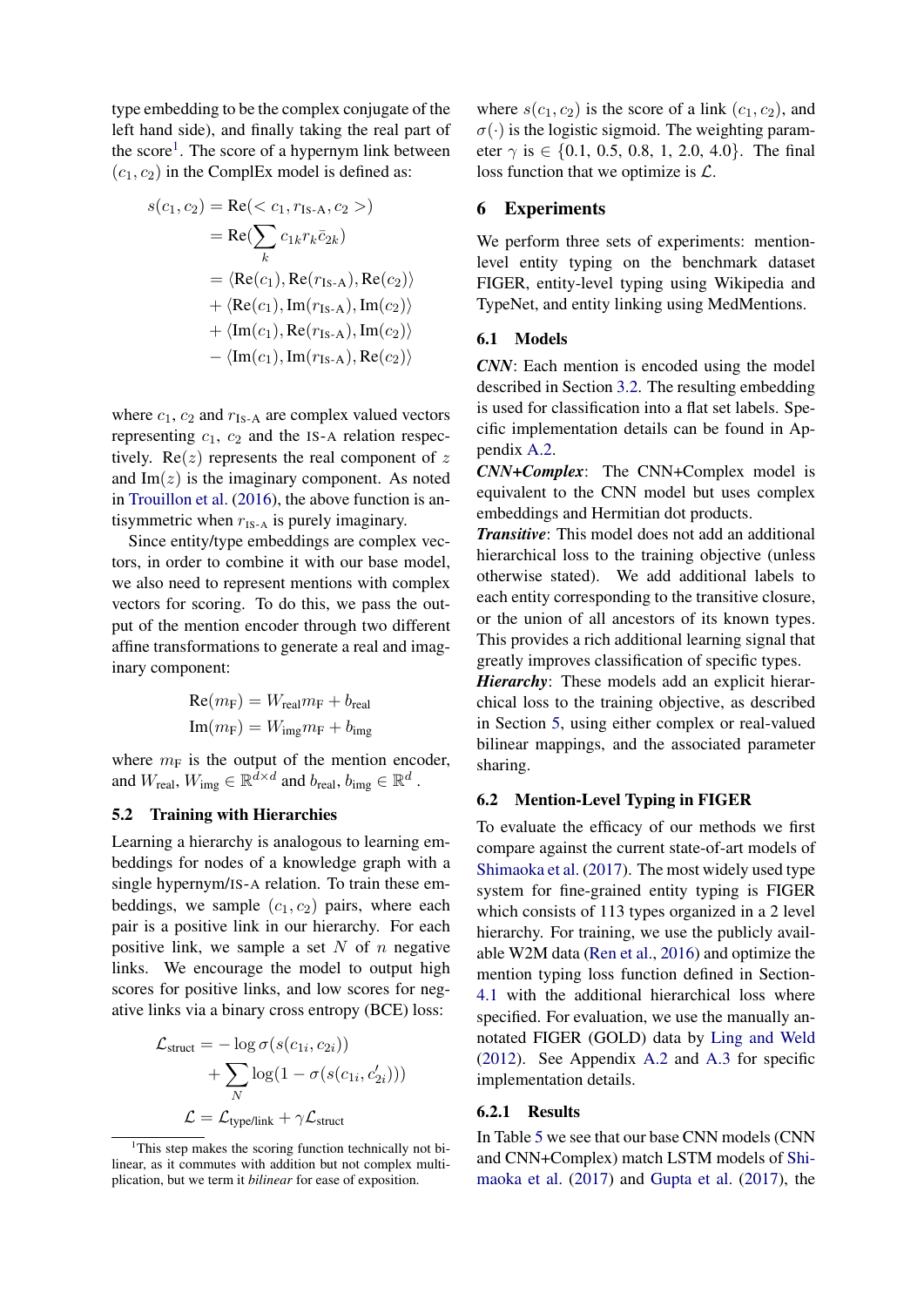| Model                               | Acc  | Macro F1 Micro F1 |      |
|-------------------------------------|------|-------------------|------|
| Ling and Weld $(2012)$              | 47.4 | 69.2              | 65.5 |
| Shimaoka et al. $(2017)$ †          | 55.6 | 75.1              | 71.7 |
| Gupta et al. (2017) <sup>†</sup>    | 57.7 | 72.8              | 72.1 |
| Shimaoka et al. (2017) <sup>±</sup> | 59.6 | 78.9              | 75.3 |
| <b>CNN</b>                          | 57.0 | 75.0              | 72.2 |
| + hierarchy                         | 58.4 | 76.3              | 73.6 |
| CNN+Complex                         | 57.2 | 75.3              | 72.9 |
| + hierarchy                         | 59.7 | 78.3              | 75.4 |

<span id="page-6-0"></span>Table 5: Accuracy and Macro/Micro F1 on FIGER (GOLD). † is an LSTM model. ‡ is an attentive LSTM along with additional hand crafted features.

previous state-of-the-art for models without handcrafted features. When incorporating structure into our models, we gain 2.5 points of accuracy in our CNN+Complex model, matching the overall state of the art attentive LSTM that relied on handcrafted features from syntactic parses, topic models, and character n-grams. The structure can help our model predict lower frequency types which is a similar role played by hand-crafted features.

#### 6.3 Entity-Level Typing in TypeNet

Next we evaluate our models on entity-level typing in TypeNet using Wikipedia. For each entity, we follow the procedure outlined in Section [4.2.](#page-3-2) We predict labels for each instance in the entity's bag and aggregate them into entity-level predictions using LogSumExp pooling. Each type is assigned a predicted score by the model. We then rank these scores and calculate average precision for each of the types in the test set, and use these scores to calculate mean average precision (MAP). We evaluate using MAP instead of accuracy which is standard in large knowledge base link prediction tasks [\(Verga et al.,](#page-10-5) [2017;](#page-10-5) [Trouil](#page-10-11)[lon et al.,](#page-10-11) [2016\)](#page-10-11). These scores are calculated only over Freebase types, which tend to be lower in the hierarchy. This is to avoid artificial score inflation caused by trivial predictions such as 'entity.' See Appendix [A.4](#page-12-4) for more implementation details.

#### 6.3.1 Results

Table [6](#page-6-1) shows the results for entity level typing on our Wikipedia TypeNet dataset. We see that both the basic CNN and the CNN+Complex models perform similarly with the CNN+Complex model doing slightly better on the full data regime. We also see that both models get an improvement when adding an explicit hierarchy loss, even before adding in the transitive closure. The transitive closure itself gives an additional increase

| Model                    | Low Data | Full Data          |
|--------------------------|----------|--------------------|
| <b>CNN</b>               | 51.72    | $\overline{68.15}$ |
| + hierarchy              | 54.82    | 75.56              |
| + transitive             | 57.68    | 77.21              |
| + hierarchy + transitive | 58.74    | 78.59              |
| CNN+Complex              | 50.51    | 69.83              |
| + hierarchy              | 55.30    | 72.86              |
| + transitive             | 53.71    | 72.18              |
| + hierarchy + transitive | 58.81    | 77.21              |

<span id="page-6-1"></span>Table 6: MAP of entity-level typing in Wikipedia data using TypeNet. The second column shows results using 5% of the total data. The last column shows results using the full set of 344,246 entities.

| Model         | original | normalized |
|---------------|----------|------------|
| mention tfidf | 61.09    | 74.66      |
| <b>CNN</b>    | 67.42    | 82.40      |
| + hierarchy   | 67.73    | 82.77      |
| CNN+Complex   | 67.23    | 82.17      |
| + hierarchy   | 68.34    | 83.52      |

<span id="page-6-2"></span>Table 7: Accuracy on entity linking in MedMentions. Maximum recall is 81.82% because we use an imperfect alias table to generate candidates. Normalized scores consider only mentions which contain the gold entity in the candidate set. Mention tfidf is csim from Section [4.3.](#page-4-1)

in performance to both models. In both of these cases, the basic CNN model improves by a greater amount than CNN+Complex. This could be a result of the complex embeddings being more difficult to optimize and therefore more susceptible to variations in hyperparameters. When adding in both the transitive closure and the explicit hierarchy loss, the performance improves further. We observe similar trends when training our models in a lower data regime with ~150,000 examples, or about 5% of the total data.

In all cases, we note that the baseline models that do not incorporate any hierarchical information (neither the transitive closure nor the hierarchy loss) perform ~9 MAP worse, demonstrating the benefits of incorporating structure information.

## 6.4 MedMentions Entity Linking with UMLS

In addition to entity typing, we evaluate our model's performance on an entity linking task using MedMentions, our new PubMed / UMLS dataset described in Section [2.1.](#page-1-2)

#### 6.4.1 Results

Table [7](#page-6-2) shows results for baselines and our proposed variant with additional hierarchical loss. None of these models incorporate transitive clo-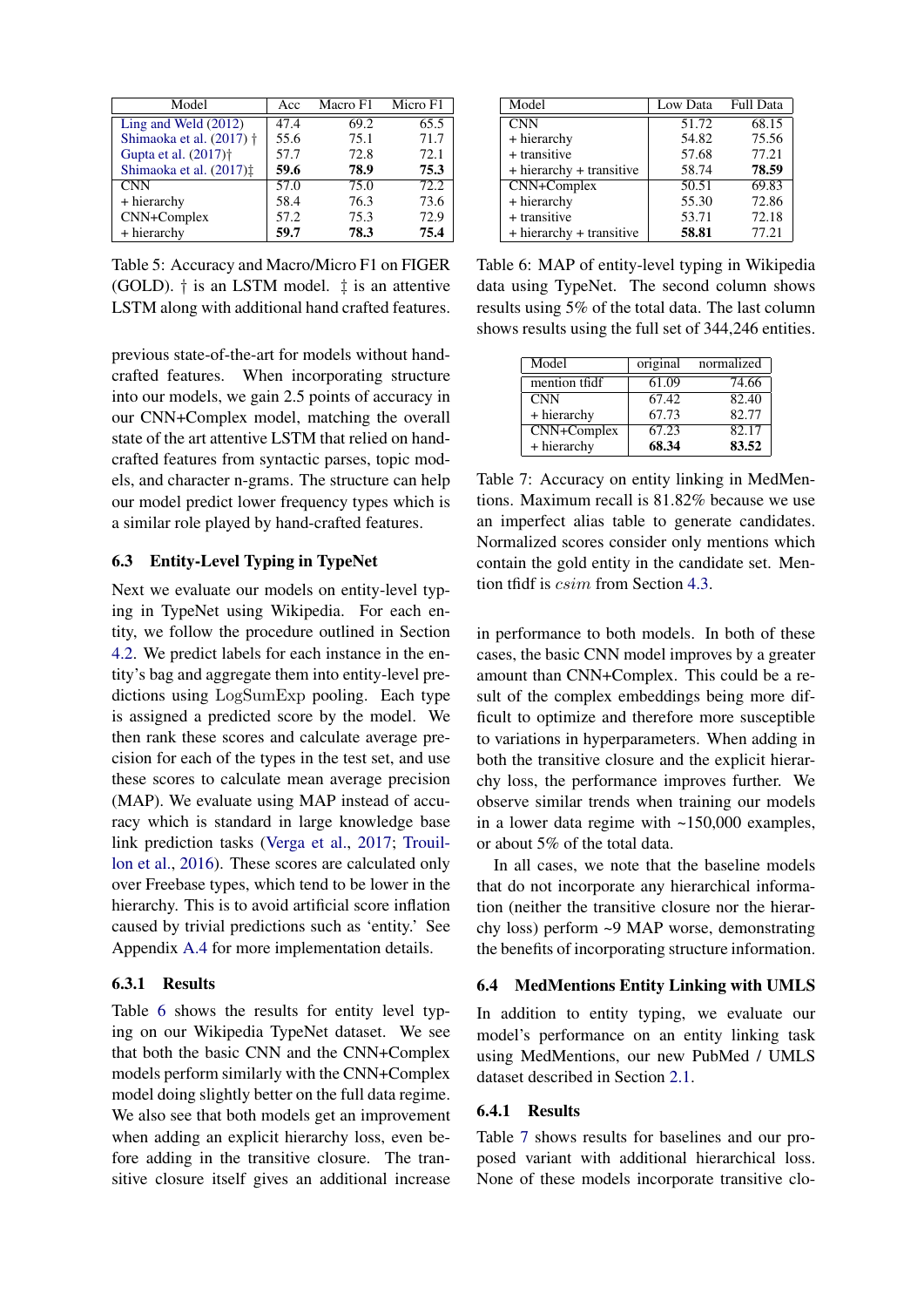<span id="page-7-0"></span>Table 8: Example predictions from MedMentions. Each example shows the sentence with entity mention span in bold. Baseline, shows the predicted entity and its ancestors of a model not incorporating structure. Finally, +hierarchy shows the prediction and ancestors for a model which explicitly incorporates the hierarchical structure information.

sure information, due to difficulty incorporating it in our candidate generation, which we leave to future work. The *Normalized* metric considers performance only on mentions with an alias table hit; all models have 0 accuracy for mentions otherwise. We also report the overall score for comparison in future work with improved candidate generation. We see that incorporating structure information results in a 1.1% reduction in absolute error, corresponding to a ~6% reduction in relative error on this large-scale dataset.

Table [8](#page-7-0) shows qualitative predictions for models with and without hierarchy information incorporated. Each example contains the sentence (with target entity in bold), predictions for the baseline and hierarchy aware models, and the ancestors of the predicted entity. In the first and second example, the baseline model becomes extremely dependent on TFIDF string similarities when the gold candidate is rare  $(< 10$  occurrences). This shows that modeling the structure of the entity hierarchy helps the model disambiguate rare entities. In the third example, structure helps the model understand the hierarchical nature of the labels and prevents it from predicting an entity that is overly specific (e.g predicting Interleukin-27 rather than the correct and more general entity IL2 Gene).

Note that, in contrast with the previous tasks, the complex hierarchical loss provides a significant boost, while the real-valued bilinear model does not. A possible explanation is that UMLS is a far larger/deeper ontology than even TypeNet, and the additional ability of complex embeddings to model intricate graph structure is key to realizing gains from hierarchical modeling.

# 7 Related Work

By directly linking a large set of mentions and typing a large set of entities with respect to a new ontology and corpus, and our incorporation of structural learning between the many entities and types in our ontologies of interest, our work draws on many different but complementary threads of research in information extraction, knowledge base population, and completion.

Our structural, hierarchy-aware loss between types and entities draws on research in Knowledge Base Inference such as [Jain et al.](#page-9-13) [\(2018\)](#page-9-13), [Trouil](#page-10-11)[lon et al.](#page-10-11) [\(2016\)](#page-10-11) and [Nickel et al.](#page-9-11) [\(2011\)](#page-9-11). Combining KB completion with hierarchical structure in knowledge bases has been explored in [\(Dalvi](#page-8-6) [et al.,](#page-8-6) [2015;](#page-8-6) [Xie et al.,](#page-10-13) [2016\)](#page-10-13). Recently, [Wu et al.](#page-10-14) [\(2017\)](#page-10-14) proposed a hierarchical loss for text classification.

Linking mentions to a flat set of entities, often in Freebase or Wikipedia, is a long-standing task in NLP [\(Bunescu and Pasca,](#page-8-7) [2006;](#page-8-7) [Cucerzan,](#page-8-8) [2007;](#page-8-8) [Durrett and Klein,](#page-9-14) [2014;](#page-9-14) [Francis-Landau](#page-9-15) [et al.,](#page-9-15) [2016\)](#page-9-15). Typing of mentions at varying levels of granularity, from CoNLL-style named entity recognition [\(Tjong Kim Sang and De Meulder,](#page-10-15) [2003\)](#page-10-15), to the more fine-grained recent approaches [\(Ling and Weld,](#page-9-0) [2012;](#page-9-0) [Gillick et al.,](#page-9-7) [2014;](#page-9-7) [Shi](#page-10-2)[maoka et al.,](#page-10-2) [2017\)](#page-10-2), is also related to our task. A few prior attempts to incorporate a very shallow hierarchy into fine-grained entity typing have not lead to significant or consistent improvements [\(Gillick et al.,](#page-9-7) [2014;](#page-9-7) [Shimaoka et al.,](#page-10-2) [2017\)](#page-10-2).

The knowledge base Yago [\(Suchanek et al.,](#page-10-16) [2007\)](#page-10-16) includes integration with WordNet and type hierarchies have been derived from its type system [\(Yosef et al.,](#page-11-2) [2012\)](#page-11-2). [Del Corro et al.](#page-9-16) [\(2015\)](#page-9-16) use manually crafted rules and patterns (Hearst patterns [\(Hearst,](#page-9-17) [1992\)](#page-9-17), appositives, etc) to automati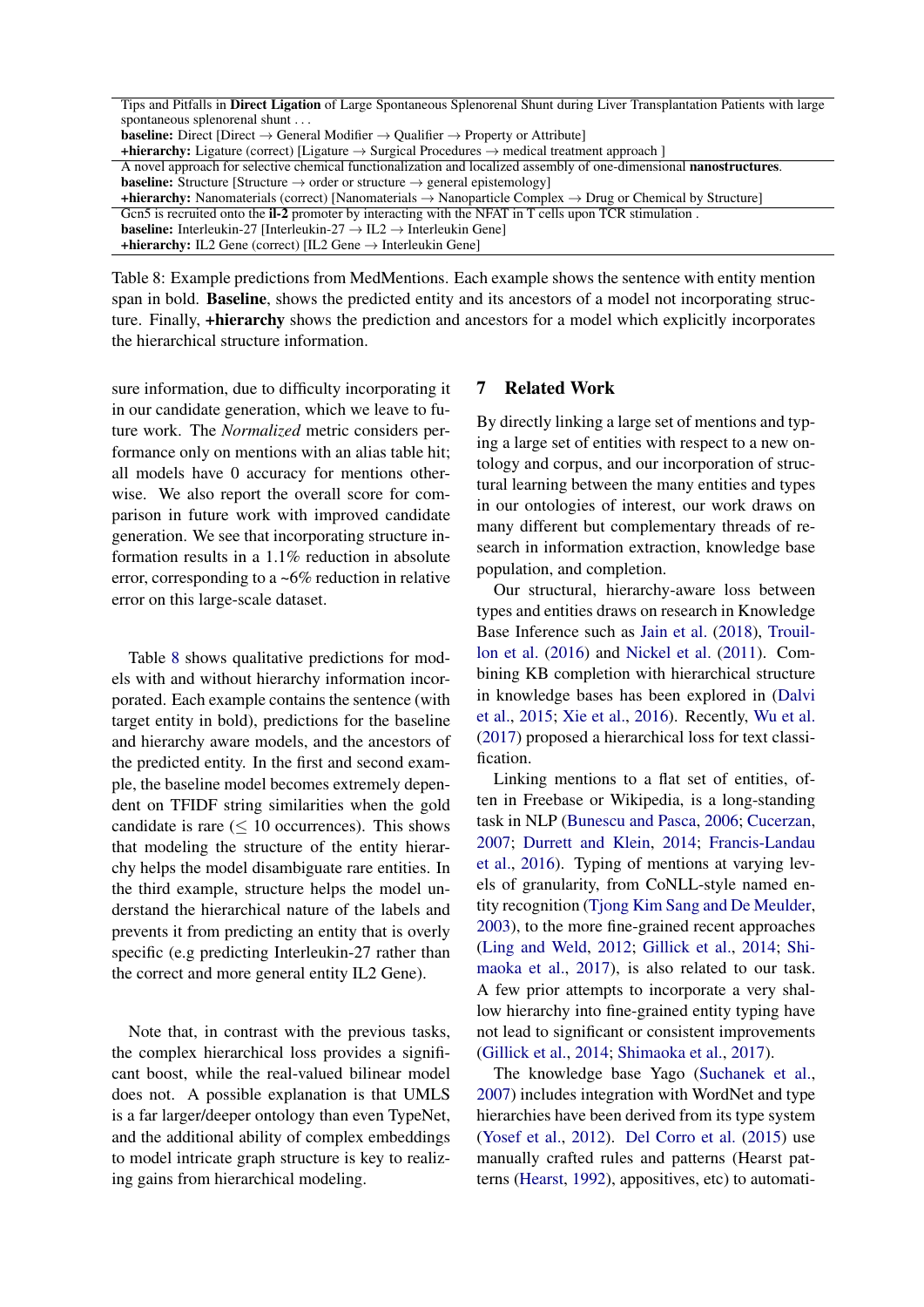cally match entity types to Wordnet synsets.

Recent work has moved towards unifying these two highly related tasks by improving entity linking by simultaneously learning a fine grained entity type predictor [\(Gupta et al.,](#page-9-12) [2017\)](#page-9-12). Learning hierarchical structures or transitive relations between concepts has been the subject of much recent work [\(Vilnis and McCallum,](#page-10-17) [2015;](#page-10-17) [Vendrov](#page-10-18) [et al.,](#page-10-18) [2016;](#page-10-18) [Nickel and Kiela,](#page-9-18) [2017\)](#page-9-18)

We draw inspiration from all of this prior work, and contribute datasets and models to address previous challenges in jointly modeling the structure of large-scale hierarchical ontologies and mapping textual mentions into an extremely fine-grained space of entities and types.

# 8 Conclusion

We demonstrate that explicitly incorporating and modeling hierarchical information leads to increased performance in experiments on entity typing and linking across three challenging datasets. Additionally, we introduce two new humanannotated datasets: MedMentions, a corpus of 246k mentions from PubMed abstracts linked to the UMLS knowledge base, and TypeNet, a new hierarchical fine-grained entity typeset an order of magnitude larger and deeper than previous datasets.

While this work already demonstrates considerable improvement over non-hierarchical modeling, future work will explore techniques such as Box embeddings [\(Vilnis et al.,](#page-10-19) [2018\)](#page-10-19) and Poincaré embeddings [\(Nickel and Kiela,](#page-9-18) [2017\)](#page-9-18) to represent the hierarchical embedding space, as well as methods to improve recall in the candidate generation process for entity linking. Most of all, we are excited to see new techniques from the NLP community using the resources we have presented.

# 9 Acknowledgements

We thank Nicholas Monath, Haw-Shiuan Chang and Emma Strubell for helpful comments on early drafts of the paper. Creation of the Med-Mentions corpus is supported and managed by the Meta team at the Chan Zuckerberg Initiative. A pre-release of the dataset is available at [http://github.com/chanzuckerberg/](http://github.com/chanzuckerberg/MedMentions) [MedMentions](http://github.com/chanzuckerberg/MedMentions). This work was supported in part by the Center for Intelligent Information Retrieval and the Center for Data Science, in part by the Chan Zuckerberg Initiative under the project Scientific Knowledge Base Construction., and in part by the National Science Foundation under Grant No. IIS-1514053. Any opinions, findings and conclusions or recommendations expressed in this material are those of the authors and do not necessarily reflect those of the sponsor.

# References

- <span id="page-8-3"></span>Rolf Apweiler, Amos Bairoch, Cathy H Wu, Winona C Barker, Brigitte Boeckmann, Serenella Ferro, Elisabeth Gasteiger, Hongzhan Huang, Rodrigo Lopez, Michele Magrane, et al. 2004. Uniprot: the universal protein knowledgebase. *Nucleic acids research*, 32(suppl\_1):D115-D119.
- <span id="page-8-2"></span>Olivier Bodenreider. 2004. The unified medical language system (umls): integrating biomedical terminology. *Nucleic acids research*, 32(suppl\_1):D267-D270.
- <span id="page-8-5"></span>Kurt Bollacker, Colin Evans, Praveen Paritosh, Tim Sturge, and Jamie Taylor. 2008. Freebase: a collaboratively created graph database for structuring human knowledge. In *Proceedings of the 2008 ACM SIGMOD international conference on Management of data*, pages 1247–1250. AcM.
- <span id="page-8-7"></span>Razvan C Bunescu and Marius Pasca. 2006. Using encyclopedic knowledge for named entity disambiguation. In *Eacl*, volume 6, pages 9–16.
- <span id="page-8-4"></span>Andrew Chatr-aryamontri, Rose Oughtred, Lorrie Boucher, Jennifer Rust, Christie Chang, Nadine K Kolas, Lara O'Donnell, Sara Oster, Chandra Theesfeld, Adnane Sellam, et al. 2017. The biogrid interaction database: 2017 update. *Nucleic acids research*, 45(D1):D369–D379.
- <span id="page-8-8"></span>Silviu Cucerzan. 2007. Large-scale named entity disambiguation based on wikipedia data. In *Proceedings of the 2007 joint conference on empirical methods in natural language processing and computational natural language learning (EMNLP-CoNLL)*.
- <span id="page-8-1"></span>Jeffrey Dalton, Laura Dietz, and James Allan. 2014. Entity query feature expansion using knowledge base links. In *Proceedings of the 37th international ACM SIGIR conference on Research & development in information retrieval*, pages 365–374. ACM.
- <span id="page-8-6"></span>Bhavana Dalvi, Einat Minkov, Partha P Talukdar, and William W Cohen. 2015. Automatic gloss finding for a knowledge base using ontological constraints. In *Proceedings of the Eighth ACM International Conference on Web Search and Data Mining*, pages 369–378. ACM.
- <span id="page-8-0"></span>Rajarshi Das, Manzil Zaheer, Siva Reddy, and Andrew McCallum. 2017. [Question answering on knowl](http://aclweb.org/anthology/P17-2057)[edge bases and text using universal schema and](http://aclweb.org/anthology/P17-2057) [memory networks.](http://aclweb.org/anthology/P17-2057) In *Proceedings of the 55th Annual Meeting of the Association for Computational*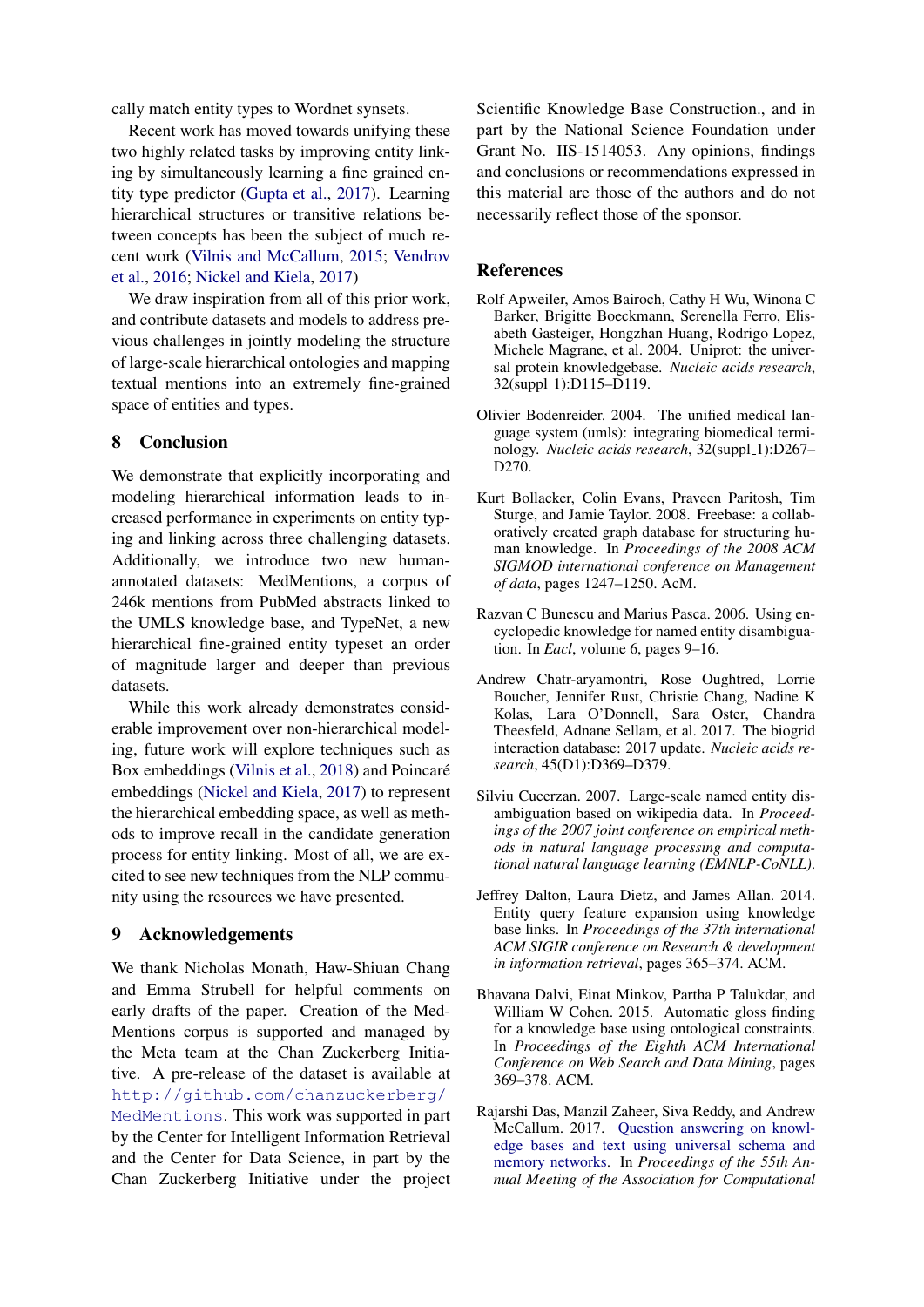*Linguistics (Volume 2: Short Papers)*, pages 358– 365, Vancouver, Canada. Association for Computational Linguistics.

- <span id="page-9-1"></span>Allan Peter Davis, Cynthia G Murphy, Cynthia A Saraceni-Richards, Michael C Rosenstein, Thomas C Wiegers, and Carolyn J Mattingly. 2008. Comparative toxicogenomics database: a knowledgebase and discovery tool for chemical– gene–disease networks. *Nucleic acids research*, 37(suppl\_1):D786-D792.
- <span id="page-9-16"></span>Luciano Del Corro, Abdalghani Abujabal, Rainer Gemulla, and Gerhard Weikum. 2015. Finet: Context-aware fine-grained named entity typing. In *Proceedings of the Conference on Empirical Methods in Natural Language Processing (EMNLP)*.
- <span id="page-9-4"></span>Rezarta Islamaj Doğan, Robert Leaman, and Zhiyong Lu. 2014. Ncbi disease corpus: a resource for disease name recognition and concept normalization. *Journal of biomedical informatics*, 47:1–10.
- <span id="page-9-14"></span>Greg Durrett and Dan Klein. 2014. A joint model for entity analysis: Coreference, typing, and linking. *Transactions of the Association for Computational Linguistics*, 2:477–490.
- <span id="page-9-6"></span>Christiane Fellbaum. 1998. *WordNet*. Wiley Online Library.
- <span id="page-9-15"></span>Matthew Francis-Landau, Greg Durrett, and Dan Klein. 2016. Capturing semantic similarity for entity linking with convolutional neural networks. In *Proceedings of NAACL-HLT*, pages 1256–1261.
- <span id="page-9-7"></span>Dan Gillick, Nevena Lazic, Kuzman Ganchev, Jesse Kirchner, and David Huynh. 2014. Contextdependent fine-grained entity type tagging. *CoRR*, abs/1412.1820.
- <span id="page-9-19"></span>Xavier Glorot and Yoshua Bengio. 2010. Understanding the difficulty of training deep feedforward neural networks. In *Proceedings of the International Conference on Artificial Intelligence and Statistics (AIS-TATS)*.
- <span id="page-9-12"></span>Nitish Gupta, Sameer Singh, and Dan Roth. 2017. [En](https://www.aclweb.org/anthology/D17-1283)[tity linking via joint encoding of types, descriptions,](https://www.aclweb.org/anthology/D17-1283) [and context.](https://www.aclweb.org/anthology/D17-1283) In *Proceedings of the 2017 Conference on Empirical Methods in Natural Language Processing*, pages 2671–2680, Copenhagen, Denmark. Association for Computational Linguistics.
- <span id="page-9-17"></span>Marti A Hearst. 1992. Automatic acquisition of hyponyms from large text corpora. In *Proceedings of the International Conference on Computational Linguistics (COLING)*.
- <span id="page-9-13"></span>Prachi Jain, Shikhar Murty, Mausam, and Soumen Chakrabarti. 2018. Mitigating the effect of out-ofvocabulary entity pairs in matrix factorization for knowledge base inference. In *The 27th International Joint Conference on Artificial Intelligence (IJ-CAI)*, Stockholm, Sweden.
- <span id="page-9-20"></span>Diederik P. Kingma and Jimmy Ba. 2014. [Adam:](http://arxiv.org/abs/1412.6980) [A method for stochastic optimization.](http://arxiv.org/abs/1412.6980) *CoRR*, abs/1412.6980.
- <span id="page-9-2"></span>Robert Leaman, Rezarta Islamaj Doğan, and Zhiyong Lu. 2013. Dnorm: disease name normalization with pairwise learning to rank. *Bioinformatics*, 29(22):2909–2917.
- <span id="page-9-3"></span>Robert Leaman and Zhiyong Lu. 2016. Taggerone: joint named entity recognition and normalization with semi-markov models. *Bioinformatics*, 32(18):2839–2846.
- <span id="page-9-5"></span>Jiao Li, Yueping Sun, Robin J Johnson, Daniela Sciaky, Chih-Hsuan Wei, Robert Leaman, Allan Peter Davis, Carolyn J Mattingly, Thomas C Wiegers, and Zhiyong Lu. 2016. Biocreative v cdr task corpus: a resource for chemical disease relation extraction. *Database*, 2016.
- <span id="page-9-9"></span>Yankai Lin, Shiqi Shen, Zhiyuan Liu, Huanbo Luan, and Maosong Sun. 2016. [Neural relation extraction](http://www.aclweb.org/anthology/P16-1200) [with selective attention over instances.](http://www.aclweb.org/anthology/P16-1200) In *Proceedings of the 54th Annual Meeting of the Association for Computational Linguistics (Volume 1: Long Papers)*, pages 2124–2133, Berlin, Germany. Association for Computational Linguistics.
- <span id="page-9-0"></span>Xiao Ling and Daniel S Weld. 2012. Fine-grained entity recognition. In *Twenty-Sixth AAAI Conference on Artificial Intelligence*.
- <span id="page-9-21"></span>Edward Loper and Steven Bird. 2002. Nltk: The natural language toolkit. In *Proceedings of the ACL-02 Workshop on Effective tools and methodologies for teaching natural language processing and computational linguistics-Volume 1*, pages 63–70. Association for Computational Linguistics.
- <span id="page-9-10"></span>Mike Mintz, Steven Bills, Rion Snow, and Daniel Jurafsky. 2009. [Distant supervision for relation ex](http://www.aclweb.org/anthology/P/P09/P09-1113)[traction without labeled data.](http://www.aclweb.org/anthology/P/P09/P09-1113) In *Proceedings of the Joint Conference of the 47th Annual Meeting of the ACL and the 4th International Joint Conference on Natural Language Processing of the AFNLP*, pages 1003–1011, Suntec, Singapore. Association for Computational Linguistics.
- <span id="page-9-8"></span>Arvind Neelakantan and Ming-Wei Chang. 2015. [In](http://www.aclweb.org/anthology/N15-1054)[ferring missing entity type instances for knowledge](http://www.aclweb.org/anthology/N15-1054) [base completion: New dataset and methods.](http://www.aclweb.org/anthology/N15-1054) In *Proceedings of the 2015 Conference of the North American Chapter of the Association for Computational Linguistics: Human Language Technologies*, pages 515–525, Denver, Colorado. Association for Computational Linguistics.
- <span id="page-9-18"></span>Maximilian Nickel and Douwe Kiela. 2017. Poincar\'e embeddings for learning hierarchical representations. *arXiv preprint arXiv:1705.08039*.
- <span id="page-9-11"></span>Maximilian Nickel, Volker Tresp, and Hans-Peter Kriegel. 2011. A three-way model for collective learning on multi-relational data. In *Proceedings of the International Conference on Machine Learning (ICML)*.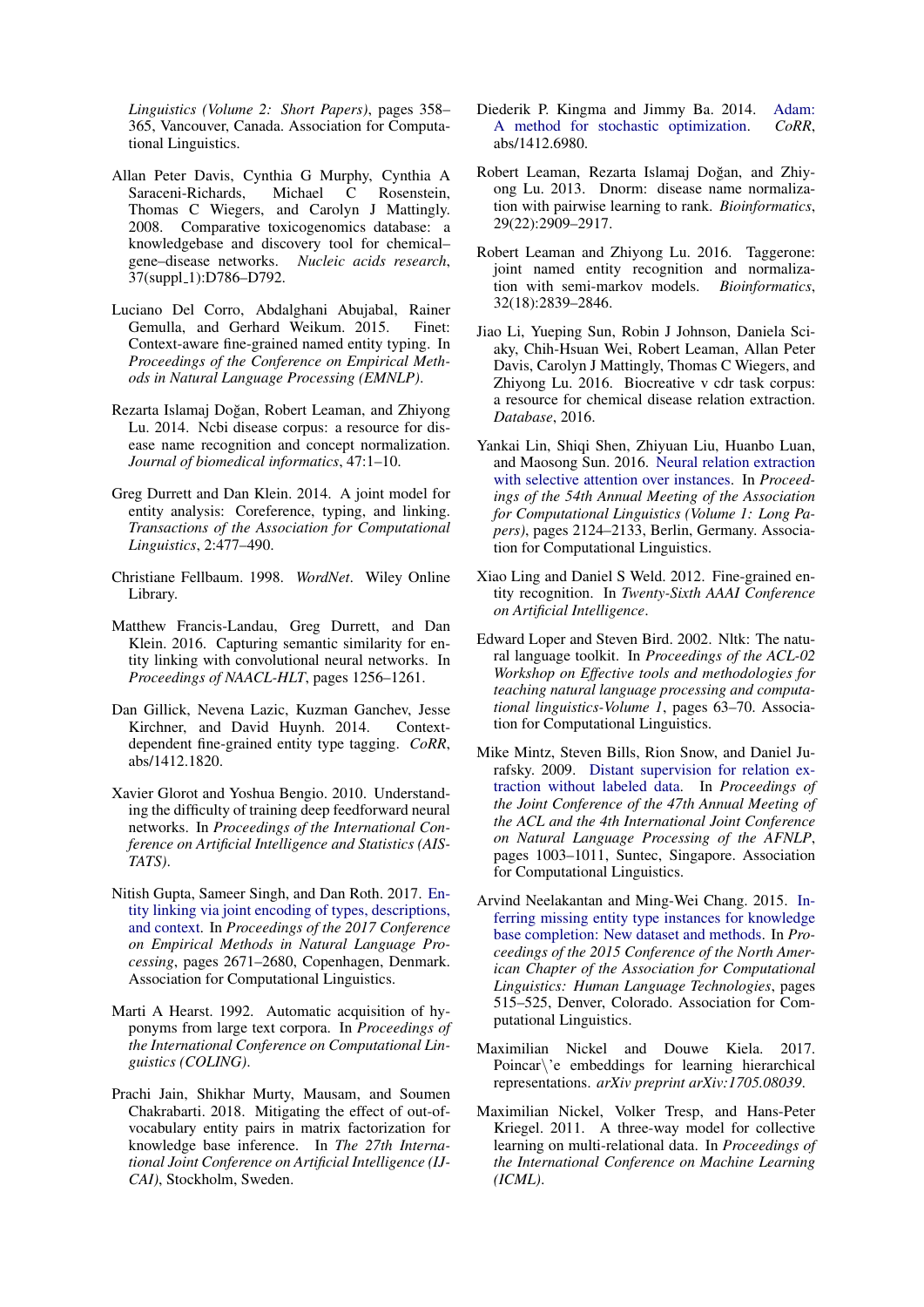- <span id="page-10-20"></span>Jeffrey Pennington, Richard Socher, and Christopher D. Manning. 2014. Glove: Global vectors for word representation. In *Proceedings of the Conference on Empirical Methods in Natural Language Processing (EMNLP)*.
- <span id="page-10-3"></span>Janet Piñero, Alex Bravo, Núria Queralt-Rosinach, Alba Gutiérrez-Sacristán, Jordi Deu-Pons, Emilio Centeno, Javier García-García, Ferran Sanz, and Laura I Furlong. 2017. Disgenet: a comprehensive platform integrating information on human diseaseassociated genes and variants. *Nucleic acids research*, 45(D1):D833–D839.
- <span id="page-10-12"></span>Xiang Ren, Wenqi He, Meng Qu, Clare R. Voss, Heng Ji, and Jiawei Han. 2016. [Label noise reduction in](https://doi.org/10.1145/2939672.2939822) [entity typing by heterogeneous partial-label embed](https://doi.org/10.1145/2939672.2939822)[ding.](https://doi.org/10.1145/2939672.2939822) In *Proceedings of the 22nd ACM SIGKDD International Conference on Knowledge Discovery and Data Mining, San Francisco, CA, USA, August 13-17, 2016*, pages 1825–1834.
- <span id="page-10-0"></span>Benjamin Roth, Nicholas Monath, David Belanger, Emma Strubell, Patrick Verga, and Andrew McCallum. 2015. Building knowledge bases with universal schema: Cold start and slot-filling approaches.
- <span id="page-10-7"></span>Cícero Nogueira dos Santos, Bing Xiang, and Bowen Zhou. 2015. Classifying relations by ranking with convolutional neural networks. In *Proceedings of the Annual Meeting of the Association for Computational Linguistics and the 7th International Joint Conference on Natural Language Processing of the Asian Federation of Natural Language Processing ACL*.
- <span id="page-10-2"></span>Sonse Shimaoka, Pontus Stenetorp, Kentaro Inui, and Sebastian Riedel. 2017. [Neural architectures for](http://www.aclweb.org/anthology/E17-1119) [fine-grained entity type classification.](http://www.aclweb.org/anthology/E17-1119) In *Proceedings of the 15th Conference of the European Chapter of the Association for Computational Linguistics: Volume 1, Long Papers*, pages 1271–1280, Valencia, Spain. Association for Computational Linguistics.
- <span id="page-10-10"></span>Valentin I Spitkovsky and Angel X Chang. 2012. A cross-lingual dictionary for english wikipedia concepts.
- <span id="page-10-21"></span>Nitish Srivastava, Geoffrey E. Hinton, Alex Krizhevsky, Ilya Sutskever, and Ruslan Salakhutdinov. 2014. Dropout: a simple way to prevent neural networks from overfitting. *Journal of Machine Learning Research*.
- <span id="page-10-16"></span>Fabian M. Suchanek, Gjergji Kasneci, and Gerhard Weikum. 2007. Yago: a core of semantic knowledge. In *Proceedings of the International Conference on World Wide Web (WWW)*.
- <span id="page-10-9"></span>Mihai Surdeanu, Julie Tibshirani, Ramesh Nallapati, and Christopher D Manning. 2012. Multi-instance multi-label learning for relation extraction. In *Proceedings of the 2012 joint conference on empirical methods in natural language processing and computational natural language learning*, pages 455–465. Association for Computational Linguistics.
- <span id="page-10-15"></span>Erik F Tjong Kim Sang and Fien De Meulder. 2003. Introduction to the conll-2003 shared task: Language-independent named entity recognition. In *Proceedings of the seventh conference on Natural language learning at HLT-NAACL 2003-Volume 4*, pages 142–147. Association for Computational Linguistics.
- <span id="page-10-11"></span>Théo Trouillon, Johannes Welbl, Sebastian Riedel, Éric Gaussier, and Guillaume Bouchard. 2016. Complex embeddings for simple link prediction. In *Proceedings of the International Conference on Machine Learning (ICML)*.
- <span id="page-10-8"></span>Ashish Vaswani, Noam Shazeer, Niki Parmar, Jakob Uszkoreit, Llion Jones, Aidan N. Gomez, Lukasz Kaiser, and Illia Polosukhin. 2017. Attention is all you need. In *Conference on Advances in Neural Information Processing (NIPS)*.
- <span id="page-10-18"></span>Ivan Vendrov, Ryan Kiros, Sanja Fidler, and Raquel Urtasun. 2016. Order-embeddings of images and language. *ICLR*.
- <span id="page-10-5"></span>Patrick Verga, Arvind Neelakantan, and Andrew Mc-Callum. 2017. [Generalizing to unseen entities and](http://www.aclweb.org/anthology/E17-1058) [entity pairs with row-less universal schema.](http://www.aclweb.org/anthology/E17-1058) In *Proceedings of the 15th Conference of the European Chapter of the Association for Computational Linguistics: Volume 1, Long Papers*, pages 613–622, Valencia, Spain. Association for Computational Linguistics.
- <span id="page-10-19"></span>Luke Vilnis, Xiang Li, Shikhar Murty, and Andrew McCallum. 2018. Probabilistic embedding of knowledge graphs with box lattice measures. In *The 56th Annual Meeting of the Association for Computational Linguistics (ACL)*, Melbourne, Australia.
- <span id="page-10-17"></span>Luke Vilnis and Andrew McCallum. 2015. Word representations via gaussian embedding. *ICLR*.
- <span id="page-10-4"></span>Chih-Hsuan Wei, Hung-Yu Kao, and Zhiyong Lu. 2015. Gnormplus: an integrative approach for tagging genes, gene families, and protein domains. *BioMed research international*, 2015.
- <span id="page-10-1"></span>Johannes Welbl, Pontus Stenetorp, and Sebastian Riedel. 2017. Constructing datasets for multi-hop reading comprehension across documents. *arXiv preprint arXiv:1710.06481*.
- <span id="page-10-14"></span>Cinna Wu, Mark Tygert, and Yann LeCun. 2017. [Hierarchical loss for classification.](http://arxiv.org/abs/1709.01062) *CoRR*, abs/1709.01062.
- <span id="page-10-13"></span>Ruobing Xie, Zhiyuan Liu, and Maosong Sun. 2016. Representation learning of knowledge graphs with hierarchical types. In *IJCAI*, pages 2965–2971.
- <span id="page-10-6"></span>Yadollah Yaghoobzadeh, Heike Adel, and Hinrich Schütze. 2017a. Corpus-level fine-grained entity typing. *arXiv preprint arXiv:1708.02275*.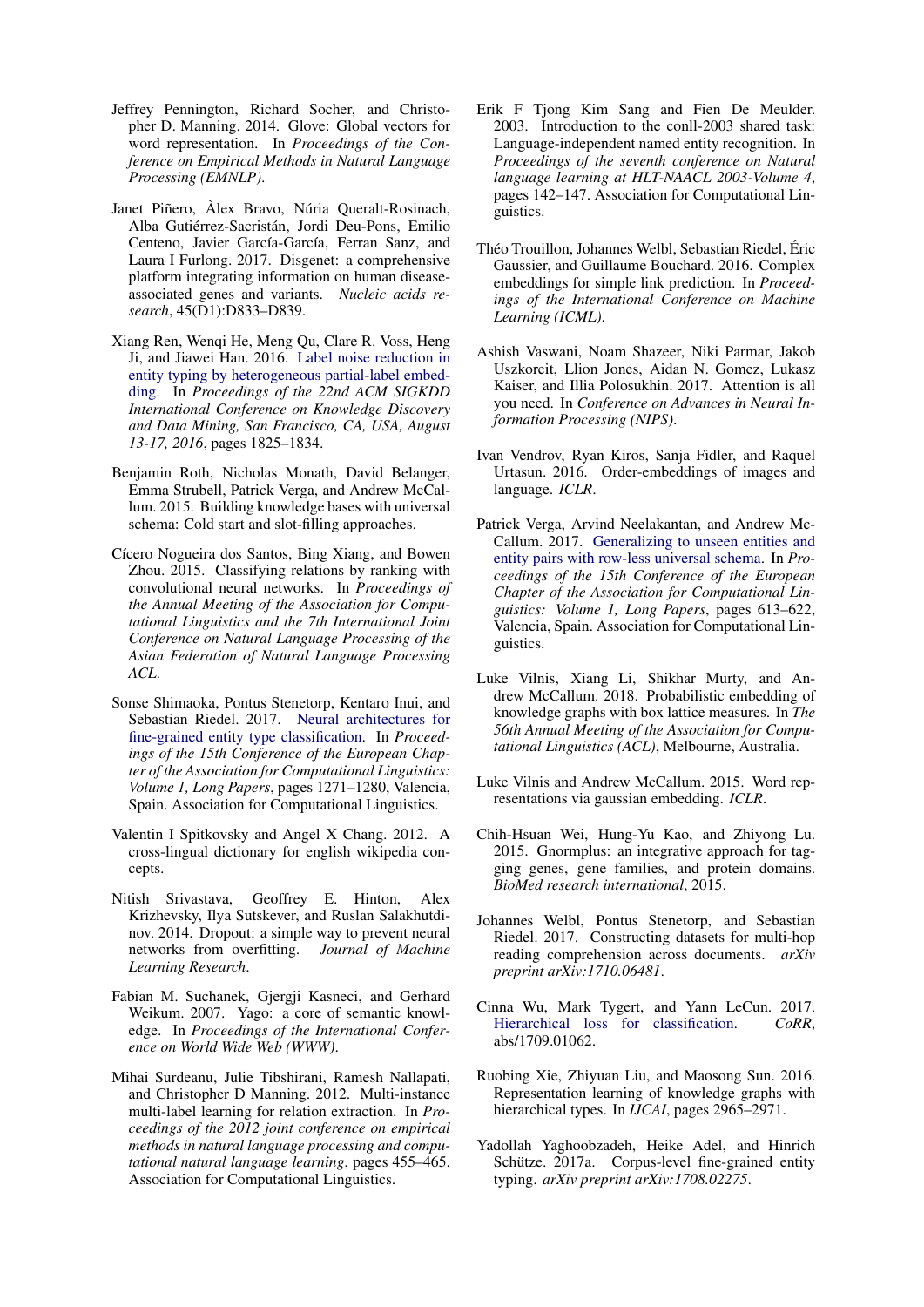- <span id="page-11-0"></span>Yadollah Yaghoobzadeh, Heike Adel, and Hinrich Schütze. 2017b. [Noise mitigation for neural entity](http://www.aclweb.org/anthology/E17-1111) [typing and relation extraction.](http://www.aclweb.org/anthology/E17-1111) In *Proceedings of the 15th Conference of the European Chapter of the Association for Computational Linguistics: Volume 1, Long Papers*, pages 1183–1194, Valencia, Spain. Association for Computational Linguistics.
- <span id="page-11-1"></span>Limin Yao, Sebastian Riedel, and Andrew McCallum. 2013. Universal schema for entity type prediction. In *Proceedings of the 2013 workshop on Automated knowledge base construction*, pages 79–84. ACM.
- <span id="page-11-2"></span>Mohamed Amir Yosef, Sandro Bauer, Johannes Hoffart, Marc Spaniol, and Gerhard Weikum. 2012. Hyena: Hierarchical type classification for entity names. In *Proceedings of the International Conference on Computational Linguistics (COLING)*.